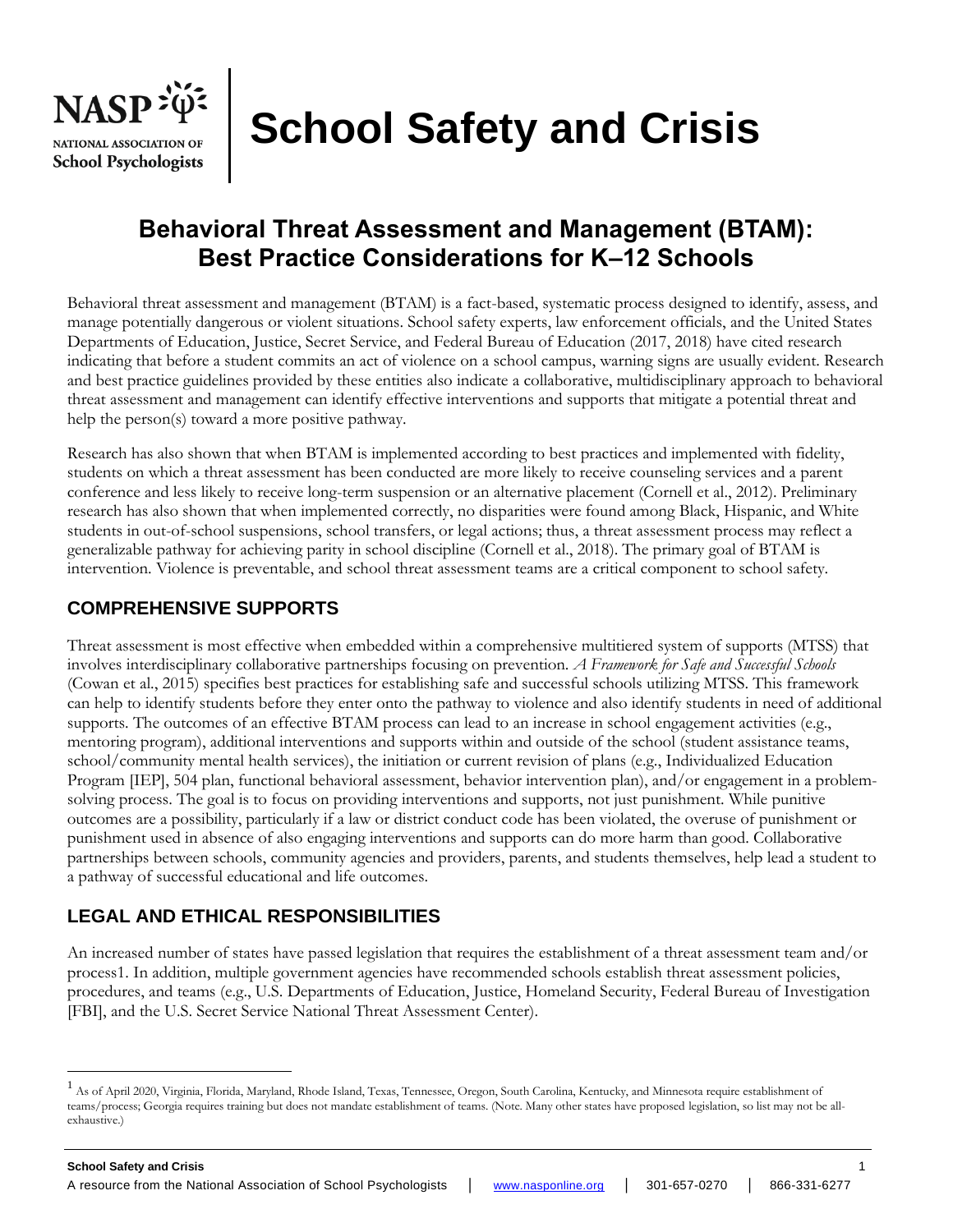In addition, when there is a safety concern, schools must balance safety with student privacy interests. While many school professionals are hesitant to share information out of fear of violating confidentiality, FERPA contains a "health or safety emergency exception." This exception allows for school officials to disclose PII [personally identifiable information] from educational records without consent to appropriate parties only when there is an such as an articulable and significant threat. In addition, FERPA does not cover personal knowledge or observations. Thus, professionals may share their personal observations if there is a potential safety concern (e.g., a teacher overhears a student making threatening remarks to another student, the teacher is not prohibited from sharing that information with appropriate parties who are responsible for school safety (e.g., designated BTAM team members, administrators, law enforcement/SRO, school mental health professionals).

One of the questions that arises is: Can information from educational records be shared with members of the BTAM team who are not employees of the school district? Information from educational records can be shared with the BTAM team, and this can include law enforcement and community mental health providers. This information can be shared without getting consent when a school system demonstrates that members of the BTAM have a legitimate educational interest. The BTAM process can ensure that members of the team do not redisclose personally identifiable information (PII). By having members sign a written agreement specifying any FERPA requirements and responsibilities, it helps members to understand that the disclosure can only be made for BTAM purposes.

For additional guidance on legal and ethical guidelines see:

- [FERPA@ed.gov](mailto:%20FERPA@ed.gov)
- [https://studentprivacy.ed.gov/faq/does-ferpa-permit-sharing-education-records-outside-law-enforcement](https://studentprivacy.ed.gov/faq/does-ferpa-permit-sharing-education-records-outside-law-enforcement-officials-mental-health)[officials-mental-health](https://studentprivacy.ed.gov/faq/does-ferpa-permit-sharing-education-records-outside-law-enforcement-officials-mental-health)
- [https://studentprivacy.ed.gov/sites/default/files/resource\\_document/file/SRO\\_FAQs\\_2-5-19\\_0.pdf](https://studentprivacy.ed.gov/sites/default/files/resource_document/file/SRO_FAQs_2-5-19_0.pdf)
- <https://www.nsba.org/fostering-safer-schools>

# **ESTABLISH PROCEDURES AND GUIDELINES**

Elements of a quality BTAM include: (a) establishing authority and leadership to conduct inquiry; (b) developing a multidisciplinary threat assessment team and provide ongoing training; (c) establishing integrated and interagency systems relationships and partnerships; (d) providing awareness training for staff, students, parents, and community partners; and (e) establishing proactive and preventive social and emotional initiatives that prevent or mitigate the concerns of those that want to harm others. This includes initiatives that support bullying and suicide prevention, trauma informed practices, social–emotional learning (SEL), sexual harassment prevention, and more. Thus, school boards should adopt threat assessment policy and procedures which establish the authority for school professionals to act upon reported threats and/or concerning behaviors, and provide guidance on the establishment of a best practice model. While the details will vary by school/district, all BTAM policies and procedures should include:

- Establishment of threat assessment teams at the school and/or district level;
- Roles and duties to be performed by designated BTAM members;
- Expertise and training of professionals who will serve on the team;
- Awareness training for staff, students, and parents;
- Confidential reporting procedures and requirements (i.e. mandatory reporters);
- Time frame required to responsibly act upon reported concern;
- BTAM protocol, procedures, and documentation, including exceptions to confidentiality;
- Establishment of policies and procedures for the development of proactive and preventive interventions and supports for students and staff members;
- Establishment of policies and procedures for providing mental health supports with a combination of school and community-based mental health professionals that provide a continuum of services for students and staff;
- Engagement of school resource officers (SROs)/law enforcement in threat assessment process, to include parameters of information sharing; and
- Procedures for disciplinary actions and/or change of educational placement, if warranted.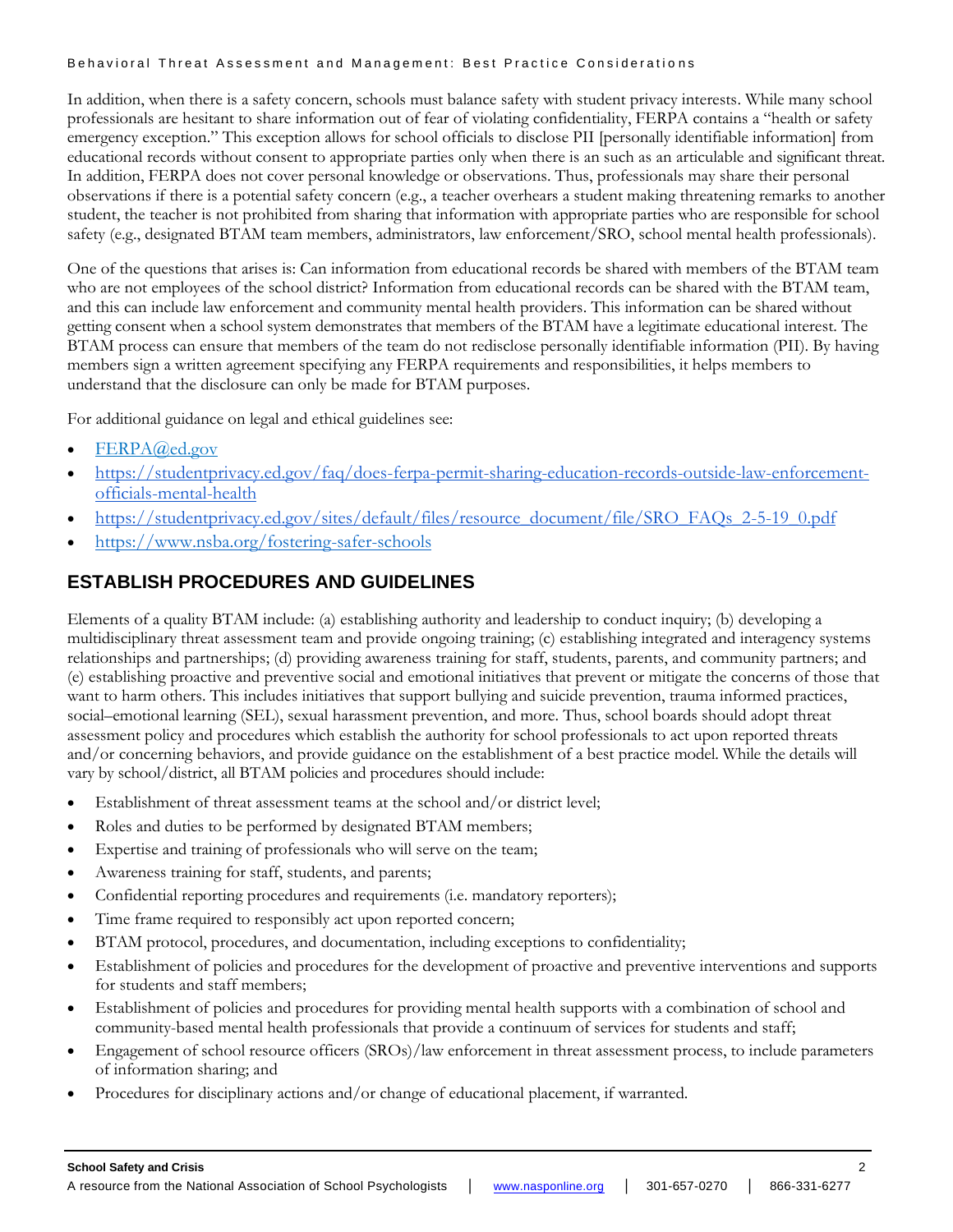Implementing the essential elements listed above is critical to making informed decisions based upon objective data and to minimizing the risk of making erroneous decisions based upon profiling characteristics, personal biases, or misperceptions. Threat assessment is also *not* the same as profiling, and individuals "don't just snap" but engage in a process of thought and behavior that escalates.

#### **Workplace Violence**

While beyond the scope of this document, workplace violence can also impact school safety. Disgruntled or former employees, or personal relationships that become hostile and/or violent, can also pose a risk to school safety. Thus, districts must also have a formal process for assessing workplace-related threats of violence. Human resources most often works in collaboration with the school safety and security, the school system's mental health resources, and law enforcement, as needed. Protocols need to be established regarding who will conduct the threat assessment if the person of concern is an adult, how staff members report concerns for personal safety or safety of colleagues, mandated reporting requirements for protective and/or restraining orders, and support must be provided to help those involved. Due to an employee's right to privacy and confidentiality, information disclosed must be to protect the safety of individuals in the workplace and may be limited to that reasonably necessary to protect the employees and others.

# **ESTABLISHING AND IMPLEMENTING THE BTAM PROCESS**

It is important to note that BTAM is not a predictive model for future violence, nor is it a foolproof method of assessing an individual's or group's risk of harm to others. However, BTAM can help to identify potential threats and assist schools in development of an intervention and management plan that addresses both physical and psychological safety.

The National Threat Assessment Center (NTAC) and U.S. Secret Service and Department of Homeland Security (2018) have outlined a best practice threat assessment model for schools based on their 20 years of research, training, and consultation on threat assessment and preventing targeted acts of violence. The eight steps below outline the critical components to be included in a high-quality BTAM process.

## **Step 1. Establish a Multidisciplinary Threat Assessment Team**

Prior to conducting threat assessments, the BTAM team must be carefully selected and receive appropriate BTAM training. They must have expertise in school administration, mental health, academic instruction, and law enforcement. The core BTAM team should include an administrator, *at least* one school mental health professional (school psychologist, school counselor, school social worker), and a school resource officer (SRO)/law enforcement for moderate, high, or imminent risk situations (Reeves, 2020; Maryland Center for School Safety, 2018). Out of this core team, it is also highly recommended the administrator or school mental health professional is assigned as the case manager/team leader to ensure the process is conducted thoroughly, ethically, legally, and with fidelity, and that it ensures proper documentation is completed and retained according to district guidelines, and federal and state laws. Back-up team members also need to be trained and accessible to fill in when primary team members are unavailable (e.g., administrator is out of the building attending a conference). In addition, the BTAM team should consist of individuals who have an understanding of working with individuals with disabilities and those who speak a language other than English. This should be required when you have a person of concern or potential targets who has a disability and/or speaks a language other than English (Maryland Center for School Safety, 2018).

Below is an example of typical duties assigned. Each team will need to determine the specific roles and responsibilities for their respective team members.

## **School Administrator**

- Consults with core team members to determine if a full threat assessment inquiry is necessary.
- Assists in conducting interviews of subjects, targets, witnesses, teachers, staff, parents, and students.
- Assists in gathering additional information (e.g., school records).
- Determines and enforces disciplinary consequences, if appropriate.
- Ensures that any threat management plan is followed and monitored.
- Works closely with the public information officer or communications director to respond to community concerns and questions.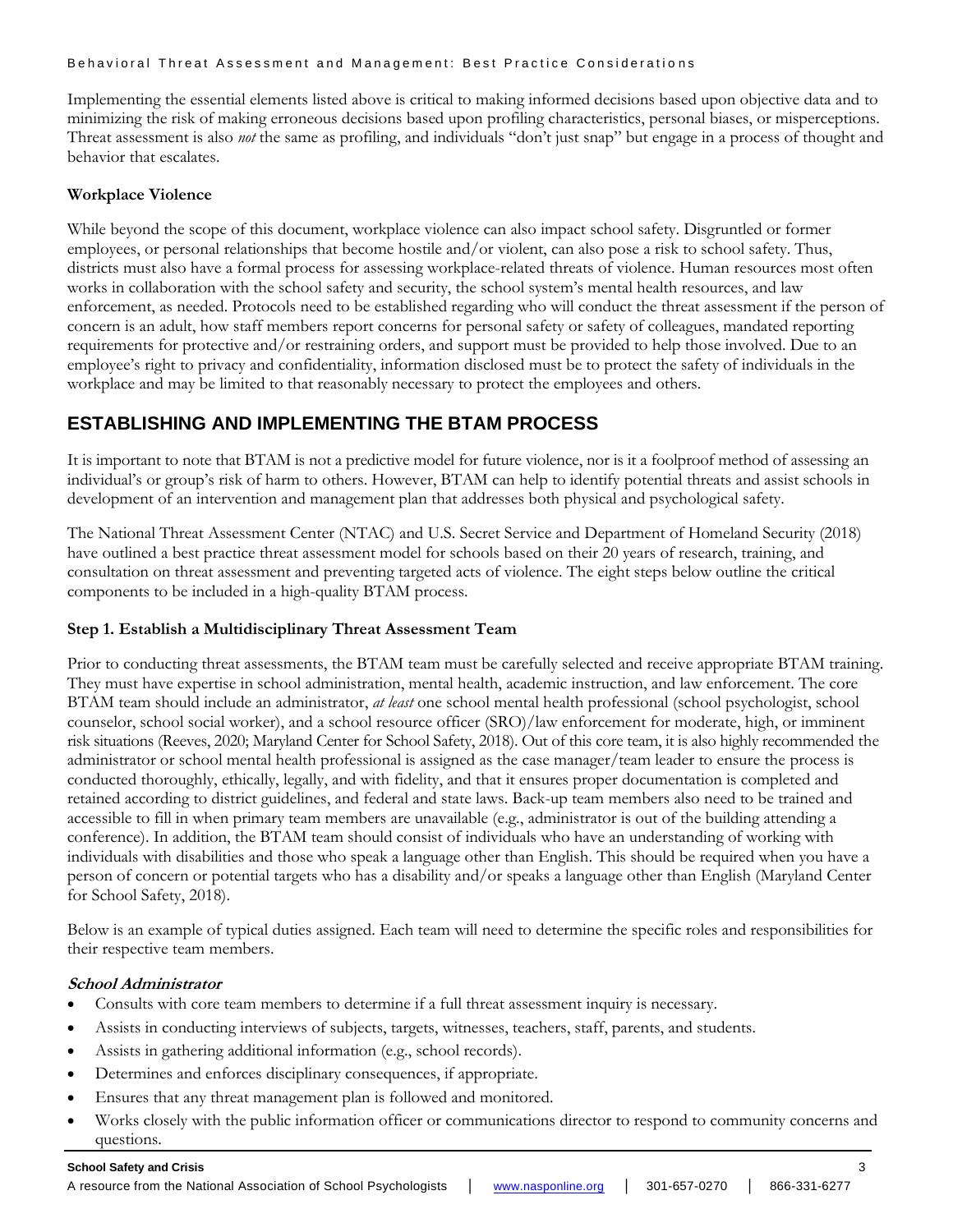## **School Mental Health Professional (School Psychologist/Social Worker/Counselor)**

- Consults with administration and other core team members to determine if a full threat assessment inquiry is necessary.
- Leads or assists in conducting interviews with subjects, targets, witnesses, teachers, staff, parents, students.
- Serves as a liaison to community mental health providers.
- Advises the team on school-based and community interventions and supports, including possible mental health assessments, where appropriate.
- Assists with next steps and possible referrals.
- May provide interventions and supports.

## **School Resource Officer (SRO)**

- If appropriate, assists in conducting interviews of subjects, targets, witnesses, teachers, staff, parents, and students.
- Assists with efforts to ensure safety and security.
- Conducts independent criminal investigations, as needed.
- Serves as a liaison to law enforcement, court personnel, juvenile justice, probation, and others.
- Uses discretion to determine the need for welfare checks, weapons checks, and home searches, where permissible.
- Assists with next steps and possible referrals.

In addition to the core team members above, other professionals with knowledge of the person of concern and situation are asked to contribute information and ideas for supports and resources. These professionals may include teachers, a special education case manager, a behavior specialist, coaches, mentors, and school support staff. If the situation is serious, the involvement of legal counsel may be necessary and, if the situation involves staff, human resources may also be a contributing member.

If the threat is serious and valid, there may also be situations where the school team consults with outside experts such as a threat management specialist, a psychological evaluator, and/or a mental health therapist. It is important to note that outside experts must work collaboratively with the school/district BTAM team and should never replace the school team. The school team has access to critical data and knowledge of situational and relationship dynamics the outside expert may not be able to access, or if the evaluation is delayed, the stressors may be minimized by the client. An outside evaluation should also *never* replace the school/district's BTAM process, nor does it absolve the school/district team from completing a thorough BTAM process. This includes law enforcement officers who may go to the home of the person of concern to conduct wellness checks that determine the threat is not imminent. All parties have critical information and perspectives needed to help mitigate risk, and thus intervention planning needs to be collaborative.

## **Step 2. Define Prohibited and Concerning Behaviors**

A key distinction is the difference between **making** a threat and **posing** a threat. Schools serve students with a variety of developmental ages, disabilities, and emotional maturity levels. There are times when students may make a threat, but there is no genuine intent to harm. This type of threat may have been in response to a specific frustrating situation, stated as a sarcastic joke, or impulsive in nature with no intent to harm. The BTAM team needs to assess if the individual who made the threat "in the heat of the moment" wants to implement the threat. Previous research suggests that as many as 70% of threats may be transient (Cornell et al., 2004). When BTAM is properly implemented, if the threat is identified as low level/minimal/transient it can often be resolved or managed through a problem-solving process or existing supports. Thus, while the individual of concern made a threat, they do not pose a threat, and this situation can be used as a learning opportunity or as an opportunity to increase supports.

However, there are individuals who may pose a threat, and the school community needs to be educated on behaviors that are unacceptable. Thus students, staff, and parents need to be explicitly taught to recognize and report when someone is struggling and is at risk for potential harm to self and/or others. These threats have communications, context, and meaning to support a legitimate safety concern (medium/high/imminent; substantive), a possible intent to harm others (verbal, nonverbal, electronic, written, pictures, gestures, social media), person(s) on receiving end is concerned, and the threat was not perceived as a joke or taken out of context. Thus, the BTAM assessment identifies more specifically the level of concern and actions needed to assure safety.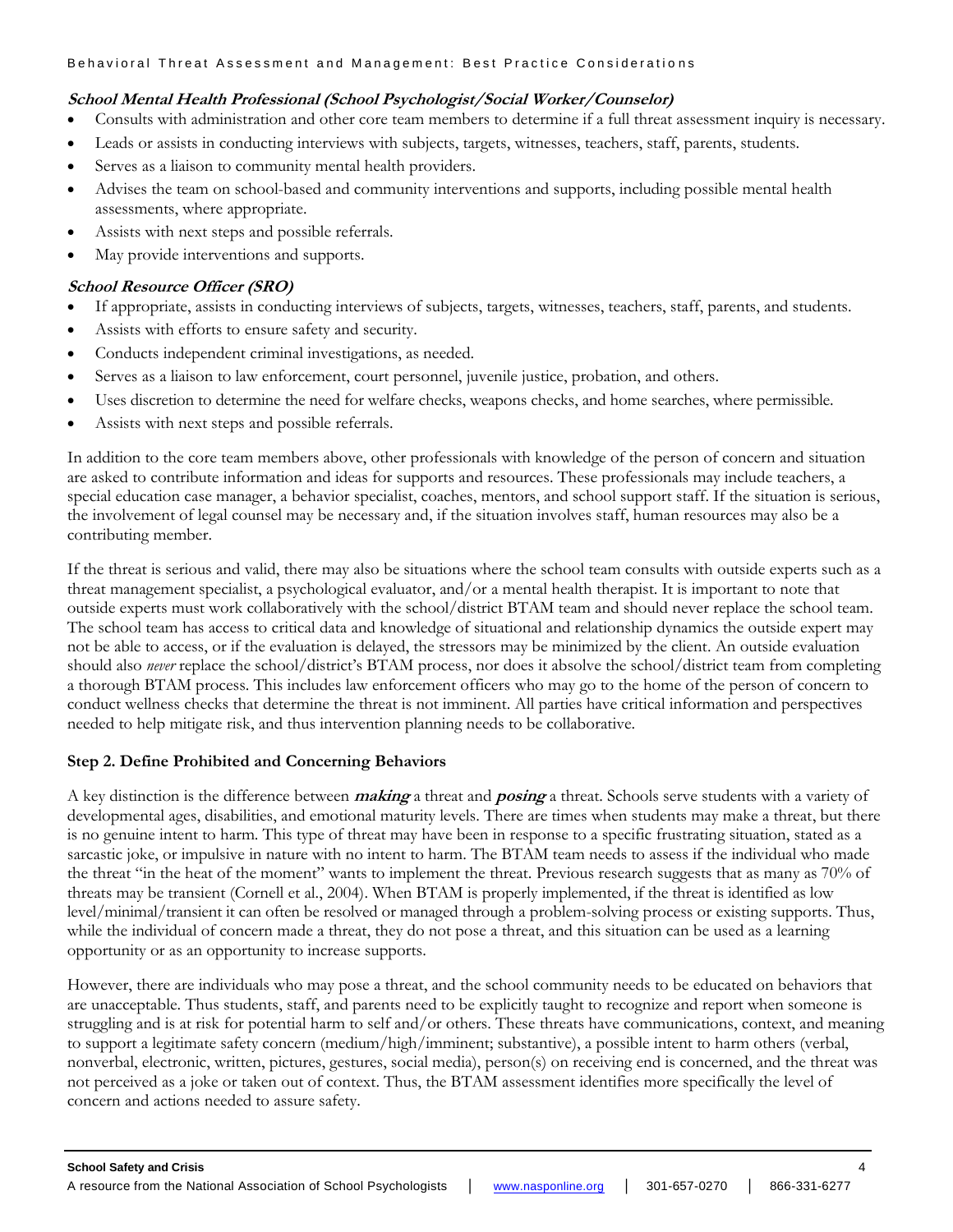Thus, the BTAM team must stay objective when reviewing the facts of the case, as fear and emotions frequently affect why a person considers a threat an actual threat. BTAM team decisions need to be based on objective facts, not emotions. The BTAM team also needs to take into consideration their own biases to ensure this process does not contribute to the disproportionality that exists within disciplinary practices.

#### **Step 3. Develop a Central Reporting Mechanism**

In order for the BTAM team to appropriately identify safety concerns, school communities must be willing to overcome the bystander effect (noticing a concern and not reporting) and report. Ongoing awareness training is needed on what, when, and how to report, and it is also critical for reports to be taken seriously and handled responsibly (i.e., source remains confidential, actions taken are appropriate to the level of threat). If overly punitive actions are taken, students will stop reporting, as they do not typically want to be responsible for getting a peer suspended or expelled from school or for receiving serious punitive consequences only to find out the threat was not legitimate.

The BTAM teams also need to be aware of any cultural implications that may impact others' willingness to report. Due to past community traumas or historical incidents, some communities may believe that it is not acceptable to disclose serious incidents to those in authority. Community beliefs may reflect "not sharing your dirty laundry" or "snitches get stitches." It is important to understand community beliefs to help schools create a safe school climate where others feel safe enough to report to authority figures.

Various methods for reporting can include directly reporting to a trusted adult, a tip line, a reporting app, email, voice mail, a link on the school/district website to report, and calling 911. It is important to have more than one confidential method to report, and students, staff, and parents need to be explicitly trained on how and what to report and what is not appropriate to report via these methods (e.g., difference between tattling and telling). Regardless of methods selected, they need to be constantly monitored and all information needs to be funneled to the BTAM team.

## **Step 4. Determine the Threshold for Law Enforcement Intervention**

A key goal and principle of BTAM is to distinguish between *making* a threat and **posing** a threat. If an individual makes a threat but it is found to be not true, low level, or transient, then law enforcement will not likely need to be directly involved. School personnel can work with the student and parents by implementing a problem solving and/or conflict resolution process. However, if the threat is legitimate and mitigation actions need to be taken, an SRO/law enforcement officer may become engaged in a consultative or direct role to help with the investigation, actions to mitigate risk, and/or actions that promote interventions and supports. Reports involving weapons, threats of violence, and physical violence should immediately be reported to local law enforcement. If the law enforcement officer is not a district staff member, a memorandum of understanding (MOU) may need to be developed that outlines the relationship between school staff and law enforcement and outlines what law enforcement responsibilities will be in the BTAM process.

## **Step 5. Establish Assessment Procedures**

An effective BTAM process is designed to identify, inquire, assess, and manage. Clear and confidential reporting mechanisms help to *identify* the subject(s)/situation(s) whose behavior or impact has raised concern. The BTAM school/district team then conducts an *inquiry* to gather additional information in a lawful and ethical manner and *assesses* information regarding situation, context, developmental, and disability factors to determine if the subject/situation *poses* a threat of violence or harm to self and/or others. If there is a significant concern for safety, the BTAM team will engage law enforcement, who will determine if an official investigation via law enforcement needs to begin. The situation is then *managed* by implementing problem solving supports and, if warranted, an intervention and monitoring plan to prevent harm where possible and to reduce/mitigate impact of the situation (Deisinger & Randazzo, 2017).

In addition, the focus of BTAM is to understand the situation and how best to mitigate safety concerns. BTAM is not the same as a criminal or disciplinary investigative process, nor is it profiling. Profiling involves making generalizations about an individual based on the individual's similarity to high risk groups, whereas threat assessment is an individualized assessment of the person of concern, considering their particular situation at a particular point in time (Deisinger & Randazzo, 2017).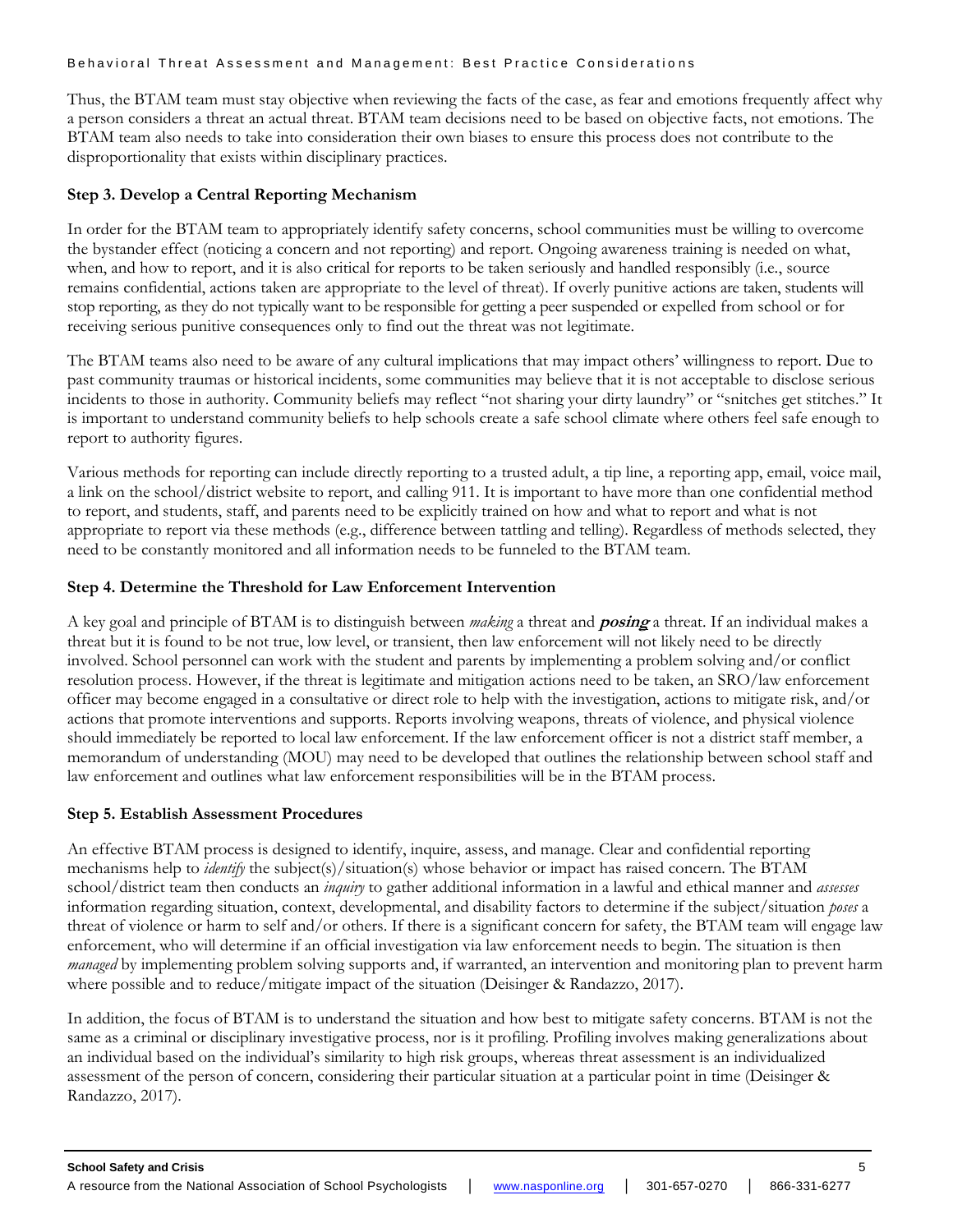## **Data**

The decisions a BTAM team makes are only as good as the data gathered, and data must be corroborated as much as possible. Thus, a multimethod and multisource approach is needed to look at the context and the interaction among the *subject(s*) of concern, potential *target(s),* and *environmental* stressors and *precipitating* factors that can increase or mitigate risk (STEP).

Key data sources to consider gathering include the following:

- Current school academic and discipline records, including previous threat and suicide assessments;
- Previous school academic, mental health, and discipline records;
- Law enforcement records of the person of concern;
- Search of student, locker, car (if applicable) on school property, according to district policy;
- Search (or search warrant) of room/home/vehicle with law enforcement, if appropriate;
- Internet histories/activities; written and artistic material, etc.;
- Social media history/activity;
- Information from probation, juvenile diversion, social services, and/or other involved agencies;
- Additional information, if determined necessary/helpful.

Interviews should also take place with the individual of concern, parent/guardian, school staff, potential target(s) of threat, and others who may have information. Interviews can gather information not always captured by observations or records. In addition, interviews allow the BTAM team to assess if the subject's "story" is consistent with their actions. It is strongly recommended the interview process is led by a school mental health professional as they have received specialized training in interviewing skills. In addition, they are typically not seen as a disciplinarian (i.e., they may reflect a supportive stance), thus the subject will often be more comfortable responding to their questions. School policy may dictate who can conduct the interview with students and staff members. The BTAM team needs to remember that this is not a disciplinary process, so if the person that normally conducts disciplinary interviews is also the person who conducts interviews in the BTAM process, students may not be as forthcoming during the interview.

#### *\*Note: If law enforcement/school resource officer leads the questioning, they could be perceived as acting as agents of law enforcement and thus Miranda Rights may need to be read as it can be considered investigative in nature.*

The TOADS acronym helps to facilitate data collection and determine imminence and intent. Does the person have the: (a) time to execute their plan; if time is imperative, immediate containment is needed; (b) opportunity to carry out the plan and/or is able to access targets; (c) ability and desire to carry out plan and sees no other option besides violence; (d) stressors are negatively impacting life and decision making, which can serve as a stimulus/trigger for carrying out the harmful act. (Nicoletti, 2002)

In addition to being guided by the TOADS acronym, data need to be gathered to assess for other risk factors and warning signs. Risk factors are variables that increase the probability of a student becoming violent. While far from perfect predictors, they signal the need to increase vigilance for warning signs. Research has identified risk factors fall into the following categories: history of violence, health/mental health challenges, access to weapons, problematic behavioral history, and social/environmental stressors. Table 1 summarizes key risk factors. It is important to reinforce that there is no set amount of risk factors or formula that can predict if an individual will go on to demonstrate warning signs (e.g., pathway behaviors).

Warning signs indicate a person of concern is actually considering an act of violence and is on the pathway to violence. Warning signs in isolation are concerning, but warning signs combined with a number of risk factors and stressors are particularly worrisome. Key warning signs fall into the following categories: pathway behaviors, fixation, identifying with previous acts of violence and/or seeing act as carrying out a cause, novel aggression (e.g., practicing), increase in actions toward implementation, communicating threat (e.g., "leakage"), end-of-life planning and/or increase in actions demonstrating desperation, despair, and seeing no other options besides violence. Direct special attention to the individual who has suicidal thoughts, as such are often paired with homicidal thoughts, and thus a suicide risk assessment may also need to be conducted. Table 2 summarizes key warning signs. It is important to reinforce that there is no set amount of warning signs or a formula that can predict if an individual will act upon the warning signs. Again, it is a complex interaction between the subject(s), target(s), environment, and precipitating events, with contextual and developmental factors also needing to be taken into consideration.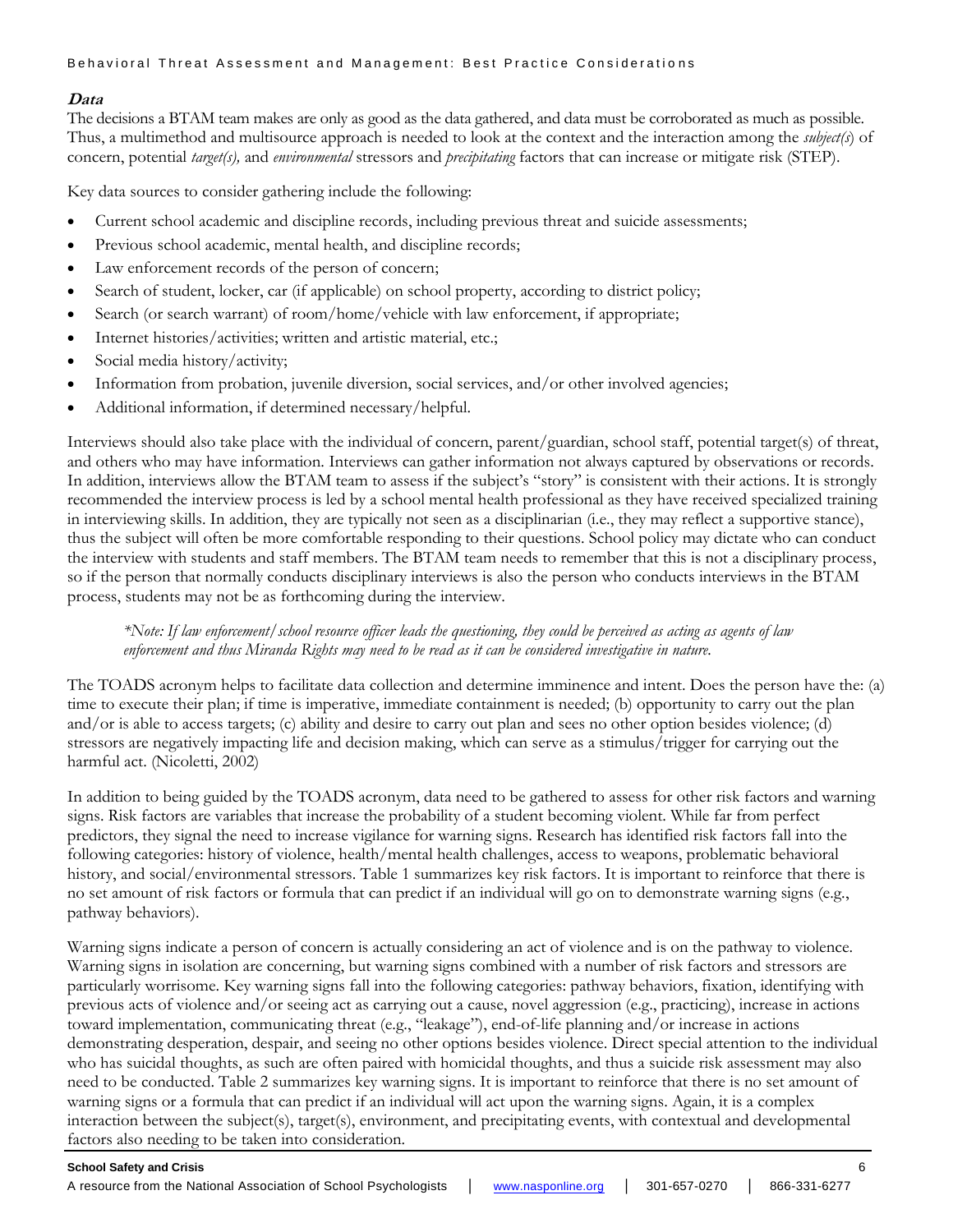## **Table 1**

| <b>Risk Factors for Targeted School Violence</b>                                                                                                                                                                                                                                                                                                                                                                          |                                                                                                                                                                                                                                                                                                                                                                                                     |  |  |  |  |
|---------------------------------------------------------------------------------------------------------------------------------------------------------------------------------------------------------------------------------------------------------------------------------------------------------------------------------------------------------------------------------------------------------------------------|-----------------------------------------------------------------------------------------------------------------------------------------------------------------------------------------------------------------------------------------------------------------------------------------------------------------------------------------------------------------------------------------------------|--|--|--|--|
| Socially withdrawn<br>Isolated and alienated<br>Feels rejected<br>Violence/bullying victim<br>Feels persecuted/having been picked on<br>Low school interest and performance<br>Intolerance and prejudice<br>Drug and alcohol use<br>Affiliation with gangs<br>Expresses personal grievance/moral outrage<br>Thinking framed by ideology<br>Failure to affiliate with prosocial groups<br>Dependent on virtual communities | Occupational goals thwarted<br><b>Mental illness</b><br>$\bullet$<br>Poor impulse control<br>٠<br>Access to, and possession of, firearms<br>٠<br>History of<br>٠<br>violent expressions in writings and drawings<br>serious threats of violence<br>uncontrolled anger<br>impulsive and chronic hitting, intimidating,<br>bullying<br>discipline problems<br>criminal violence<br>cruelty to animals |  |  |  |  |
|                                                                                                                                                                                                                                                                                                                                                                                                                           | $M_{obs}$ , $M_{coul}$ , $M_{coul}$ , $M_{coul}$ , $M_{coul}$ , $M_{coul}$ , $M_{coul}$ , $M_{coul}$ , $M_{coul}$ , $M_{coul}$ , $M_{coul}$ , $M_{coul}$ , $M_{coul}$ , $M_{coul}$ , $M_{coul}$ , $M_{coul}$ , $M_{coul}$ , $M_{coul}$ , $M_{coul}$ , $M_{coul}$ , $M_{coul}$ , $M_{coul}$ , $M_{coul}$ , $M_{coul}$ , $M_{coul}$                                                                   |  |  |  |  |

*Note.* Adapted from Amman et al. (2017); Dwyer et al. (1998); Meloy et al. (2011, 2014, 2015); Reeves & Brock (2017); U.S. Department of Education (2016).

## **Table 2**

| <b>Warning Signs for Targeted School Violence</b>                                                                                                                                                                                                                                                                                                    |                                                                                                                                                                                                                                                                                                                                                                                                                                        |                                                                                                                                                                                                                                                                                                                                                                                                                      |  |  |
|------------------------------------------------------------------------------------------------------------------------------------------------------------------------------------------------------------------------------------------------------------------------------------------------------------------------------------------------------|----------------------------------------------------------------------------------------------------------------------------------------------------------------------------------------------------------------------------------------------------------------------------------------------------------------------------------------------------------------------------------------------------------------------------------------|----------------------------------------------------------------------------------------------------------------------------------------------------------------------------------------------------------------------------------------------------------------------------------------------------------------------------------------------------------------------------------------------------------------------|--|--|
| Targets identified<br>• Persons<br><b>Places</b><br>$\blacksquare$<br>• Programs<br><b>Processes</b><br>$\bullet$<br>Philosophies<br>$\bullet$<br>Proxies of the above<br><b>Articulates motives</b><br>Personal<br>$\bullet$<br>Political<br>$\bullet$<br>Religious<br>$\bullet$<br>Racial/ethnic<br>Environmental<br>$\bullet$<br>Special interest | Increasing intensity of violence<br>$\bullet$<br>related<br>Efforts<br>$\blacksquare$<br><b>Desires</b><br>٠<br>• Planning<br>Direct and/or indirect<br>$\bullet$<br>communications about violence<br>Words consistent with actions<br>$\blacksquare$<br>• Sees violence as<br>acceptable/only solution<br>Access to weapons or methods of<br>$\bullet$<br>planned harm<br>Leakage of ideations<br>٠<br>Social withdrawal<br>$\bullet$ | $\bullet$ Emotional state<br>Hopelessness<br>Desperation<br>Despair<br>Suicidal thinking<br>Feelings of being picked on,<br>teased, bullied, or humiliated<br>Increasing capacity to carry out<br>$\bullet$<br>threats<br>Engagement with social media<br>$\bullet$<br>facilitating or promoting violence<br>Intimate partner problems<br>٠<br>Interpersonal conflicts<br>Significant losses or personal<br>failures |  |  |
|                                                                                                                                                                                                                                                                                                                                                      |                                                                                                                                                                                                                                                                                                                                                                                                                                        |                                                                                                                                                                                                                                                                                                                                                                                                                      |  |  |

*Note.* Amman et al. (2017); de Becker (n.d.); Fein et al. (2004); Langman (2009, 2015); Meloy et al., (2011, 2014, 2015); Nicoletti & Spencer (2002); Reeves & Brock (2017).

## **Analyzing Information**

Best practice guidelines highly recommend analyzing the information according to the U.S. Secret Service key investigative questions:

- 1. What are the person's motives and goals?
- 2. Have there been any communications suggesting ideas or intent to attack or harm others?
- 3. Has the person shown inappropriate interest in any of the following?
	- a. Workplace, terrorism, school, or campus attacks or attackers;
		- b. Weapons (access to or recent acquisition of weapons);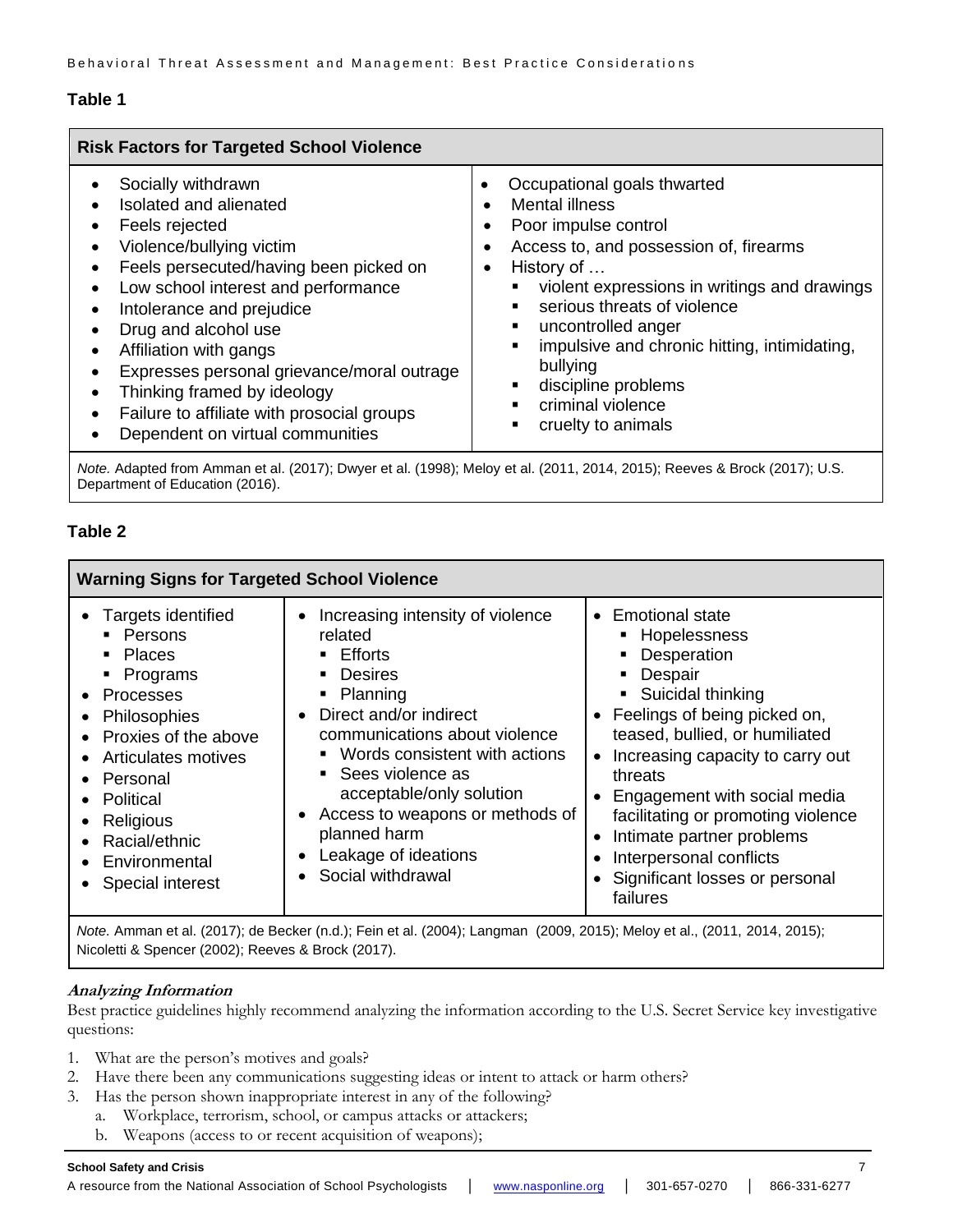- c. Incidents of mass violence (terrorism, workplace violence, mass murderers);
- d. Obsessive pursuit, stalking, or monitoring others.
- 4. Has the person engaged in attack-related behaviors (i.e., planning; any behavior that moves an idea of harm forward toward actual harm)?
- 5. Does the person have the capacity to carry out an act of targeted violence?
- 6. Is the person experiencing hopelessness, desperation, and/or despair?
- 7. Does the person have a trusting relationship with at least one responsible person (e.g., a teacher, family member, coach, counselor, advisor)?
- 8. Does the person see violence as an acceptable, desirable, or only way to solve problems?
- 9. Is the person's conversation and story consistent with his or her actions?
- 10. Are other people concerned about the person's potential for violence?
- 11. What circumstances might affect the likelihood of violence—either increase it or decrease it (stressors and/or protective factors)?

## **Pathway to Violence**

The data sources are then analyzed to help determine if the subject actually *poses* a threat, meaning they demonstrate behaviors on the pathway to violence. Pathway behaviors include *ideation, planning*, *preparation/acquisition* of methods to carry out act, and *implementation*; it begins with ideation and escalates to implementation without interventions. An effective BTAM process can interrupt this pathway and help an individuals off the pathway (Deisinger & Randazzo, 2017).

## **Step 6. Develop Risk Management Options**

The BTAM team should consider ALL data, including risk and protective factors. The FBI (2017) proposes BTAM teams identify levels of concern, which in turn guide the team in directive actions and supports to be taken. **It is important to note that levels of concern are not to be used to predict human behavior or to automatically determine a change of educational placement, but are to be used to design interventions and supports;** there is no magic or mathematical formula or a specific number of risk factors and warning signs that determine any specific level. Risk factors and warning signs are considered along with situational and contextual factors, and the higher the level of concern, the more directive and intensive the supports must be. Levels of concern can also help to ensure that appropriate interventions are recommended. For example, suspension or expulsion should not be utilized for a low-level concern. The following are offered as guidance in assisting BTAM teams to conceptualize each level of concern (FBI, 2017; Virginia Center for School and Campus Safety, 2016).

**Low level concern –** Individual/situation does not appear to pose a threat of violence or serious harm to self/others, and any exhibited issues/concerns can be resolved through problem solving measures.

**Moderate level concern –** Person/situation does not appear to pose a threat of violence, or of serious harm to self/others at this time, but exhibits some behaviors that indicate potential intent for future violence or serious harm to self/others; and/or exhibits other concerning behavior that requires intervention.

High level concern – Person/situation appears to pose a threat of violence, is exhibiting behaviors that indicate both a continuing intent to harm and efforts to acquire the capacity to carry out the plan, and may also exhibit other concerning behavior that require immediate interventions to mitigate risk.

**Imminent concern** – Person/situation appears to pose a clear and immediate threat of serious violence toward others that requires immediate containment to protect self (law enforcement or mental health hold/admission) and actions to protect identifiable target(s).

## **Interventions and Management**

The BTAM team should develop a written plan that assists the individual(s) of concern who engaged in threatening behaviors. To effectively manage and mitigate potential risk, interventions need to focus on building resiliency and protective factors for the subject while also addressing safety concerns. Thus, schools need to consider existing supports and resources available within the school (i.e., MTSS, PBIS, skill-building groups, academic supports, counseling services) and community-based resources. Other strategies to manage threatening situations may include more restrictive measures such as increased monitoring, disciplinary actions (must be appropriate for the level of concern), or a change in programming to better meet the individual's academic and social–emotional needs. However, more restrictive measures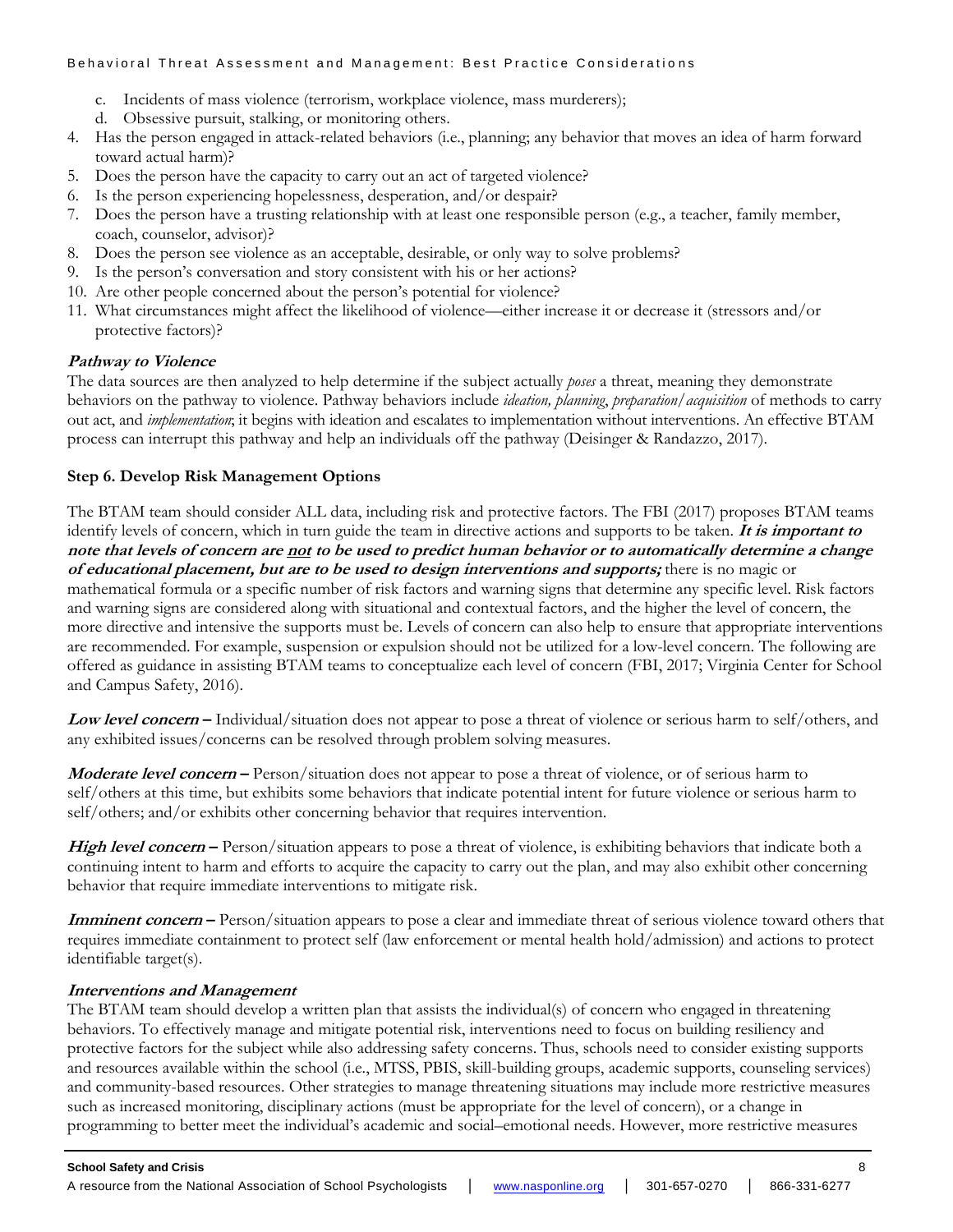must always be paired with strategies that promote skill building, such as academic and social–emotional supports, and increased opportunities for relationship building and mentoring. Environmental stressors such a bullying and discrimination may also need to be addressed by implementing universal prevention programming and positive school climate initiatives (Maryland Center for School Safety, 2018; Reeves, 2020).

It is critical to note that punitive measures, such as suspension and expulsion, can increase risk! Actions that further disconnect the person of concern from monitoring and supports can further escalate emotions and disconnect the person from the school and social environment. Thus, these types of consequences should be implemented only after careful team consideration and should always be paired with supportive interventions. For example, mitigation may best be done by *not*  suspending the student of concern and keeping them at school in order to implement interventions and supports. This keeps the student connected and supervised and also decreases the opportunity for them to be at home alone where they have more time to conduct research and plan how to carry out the act of violence. In addition, further disconnecting the student can increase grievances. A recent analysis of K–12 school shootings (National Threat Assessment Center, 2019) showed grievances to be the most common motive. In addition, 41% of school attacks took place within the first week back to school following a break in attendance (i.e., suspension, school holidays, absence due to illness or truancy). Twenty-four percent of the attacks took place on the first day the attacker returned to school after an absence, and in two of the incidents, the attacker was suspended from school at the time of the attack. These findings support the importance of facilitating positive student engagement following discipline. This can be a significant change in thinking and culture as many individuals falsely think that suspending or expelling makes a school safer with the individual of concern gone. However, that only shifts the potential threat to the community. Thus, the BTAM team will need to work with school administration to manage victim fear and address any potential school/community political tension that may occur.

In addition, if the student is receiving special education services, it is important to follow special education procedures and guidelines. *It is important to note that completion of a threat assessment does not automatically necessitate a referral for special education or a change in placement*. While some moderate to high risk cases may require the need for a special education referral, the BTAM team must be careful to not inappropriately refer students for special education due to individual fears of the student. A referral to special education is only appropriate if the student may potentially have a disability to warrant special education qualification.

Table 3 lists various interventions and supports for consideration. Please note this list is not all-exhaustive, and schools can customize based upon available supports and resources.

For each case, a member of the BTAM team should be designated as a case manager to monitor the status of the individual(s) of concern. The case manager should notify the BTAM team of any change in status, response to intervention/referrals, or additional information that would be cause for a reassessment and changes in intervention strategies. Updates regarding the case should be regularly documented in accordance with school system policy and should occur until the case is resolved. Resolution and closure of the case should be documented in accordance with school system procedures (Maryland Center for School Safety, 2018; Virginia Center for School and Campus Safety, 2016).

## **BTAM Records**

With the exception of imminent risk to safety, there is little legal guidance on the development, storage, and retention of threat assessment records. Thus, each district should obtain guidance from their own legal counsel in regards to the management of threat assessment records. Decisions on record keeping are important, as maintaining records establishes a legal and behavioral justification for intervention. Case law has supported that if a school had foreseeability (even the slightest inclination there was a safety concern), the school is obligated to act upon the concern; otherwise claims of negligence could be made. Thus, it is critical for BTAM teams to document the actions taken to support their good faith efforts to identify, inquire/investigate, assess, and manage threatening situations.

Teams are also encouraged to retain BTAM records as long as allowed under relevant laws or regulations. Retention of such records can be important as individuals may pose an ongoing threat after leaving school, graduating, or losing employment. At minimum, school-level BTAM teams need to establish a confidential record-keeping system. Ideally, school-level BTAM teams should provide a copy of the completed BTAM protocol to a district-level coordinator/ administrator. This allows for accountability that the process is being done with fidelity, creates a back-up record in case the record needs to be referenced in the future, and also allows for the gathering of statistics to inform strategic investment of future needed BTAM resources. Districts also need to develop guidelines of how the records are moved when a student transitions between schools and outside of the school district (Maryland Center for School Safety, 2018).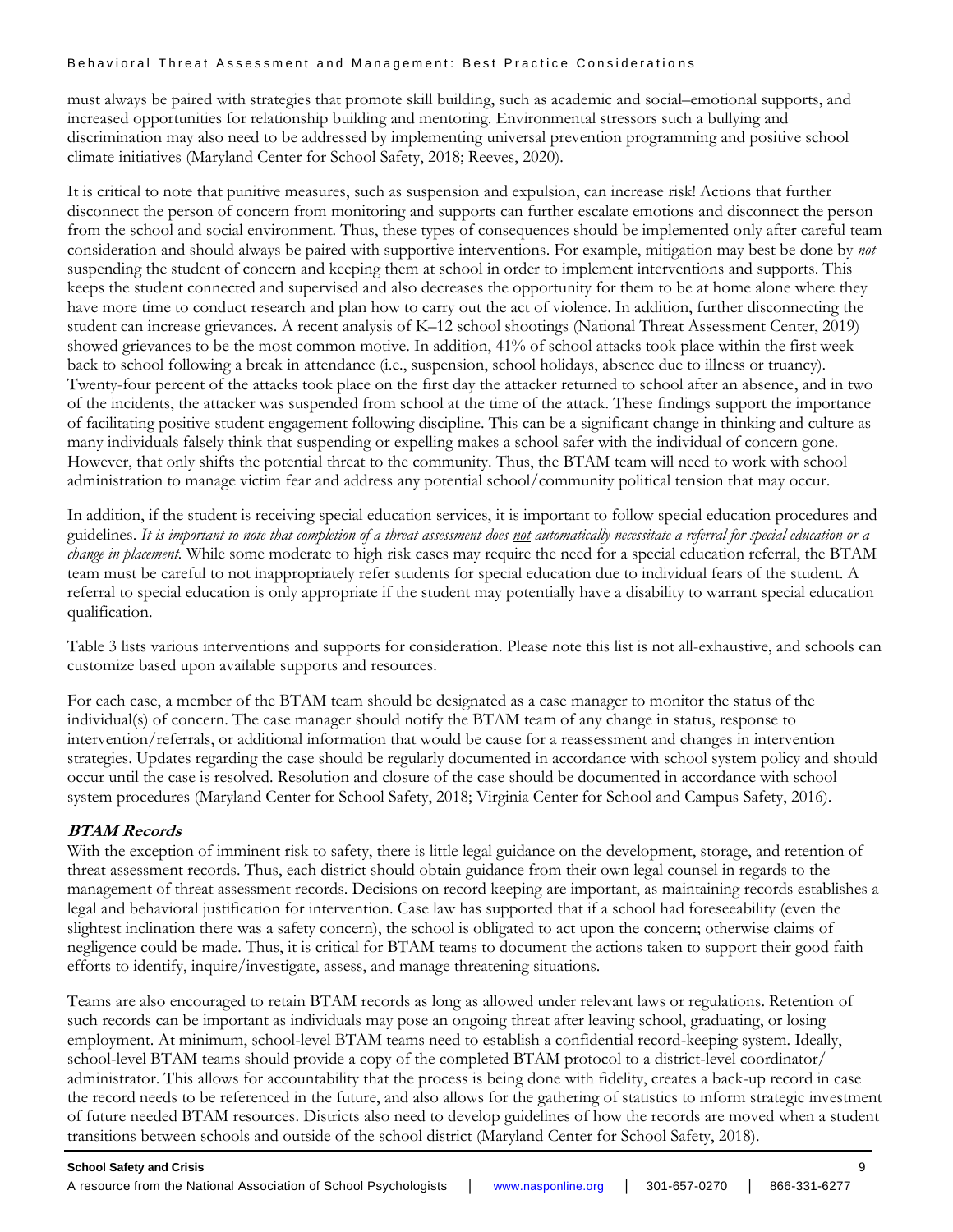## **Table 3**

| <b>Disciplinary/Punitive Actions</b>         |                                                                                                                                                                                                                                                         |                                                                                                                                                                                                                                                                                                                                             |                                                                                                                                                                                                               |  |
|----------------------------------------------|---------------------------------------------------------------------------------------------------------------------------------------------------------------------------------------------------------------------------------------------------------|---------------------------------------------------------------------------------------------------------------------------------------------------------------------------------------------------------------------------------------------------------------------------------------------------------------------------------------------|---------------------------------------------------------------------------------------------------------------------------------------------------------------------------------------------------------------|--|
| $\bullet$<br>$\bullet$                       | Letter of apology<br>Conflict resolution<br>Warning<br>Behavior contract<br>Parent meeting<br>No-contact agreement                                                                                                                                      | Alternatives to suspension<br>$\bullet$<br>Detention<br>$\bullet$<br>Suspension<br>$\bullet$<br>Habitually disruptive plan<br>$\bullet$<br>Expulsion<br>$\bullet$                                                                                                                                                                           | Law enforcement actions:<br>Restraining order<br><b>Ticketed</b><br>Charges filed<br>Diversion program<br>Court issued protective orders<br>٠                                                                 |  |
| <b>Monitoring</b>                            |                                                                                                                                                                                                                                                         |                                                                                                                                                                                                                                                                                                                                             |                                                                                                                                                                                                               |  |
| $\bullet$<br>$\bullet$                       | Check-in, check-out<br>Searches<br>Safety contract<br>Adult monitoring<br>Adult escorts from<br>class to class<br>Modify daily schedule to<br>increase monitoring<br>opportunities<br>Restrictions                                                      | No-contact agreement<br>$\bullet$<br>Modify school start/ending time<br>Increase monitoring<br>collaboration between school<br>and parent/guardian<br>Parent/guardian will increase<br>supervision<br>Monitor for precipitating events<br>(i.e., anniversaries, losses,<br>perceived injustice)                                             | Ongoing collaboration with agency<br>$\bullet$<br>supports, probation/juvenile diversion,<br>mental health professionals<br>Detained, incarcerated, or placed under<br>intensive supervision                  |  |
| <b>Skill Development/Resiliency Building</b> |                                                                                                                                                                                                                                                         |                                                                                                                                                                                                                                                                                                                                             |                                                                                                                                                                                                               |  |
|                                              | Academic supports<br>Conflict resolution<br>Anger management<br>Social skills group<br>Social-emotional learning<br>curriculum                                                                                                                          | Increase engagement in school<br>activities<br>Increase engagement in<br>community activities<br>Provide feedback and mentoring                                                                                                                                                                                                             | Engage in leadership activities<br>Decrease isolation<br>$\bullet$<br>Monitor reactions to grievances,<br>precipitating events and provide<br>supports                                                        |  |
| <b>Additional Interventions</b>              |                                                                                                                                                                                                                                                         |                                                                                                                                                                                                                                                                                                                                             |                                                                                                                                                                                                               |  |
| $\bullet$<br>٠                               | Revise IEP/504 plan<br>Intervention team referral<br>Change in transportation<br>Restorative justice practices                                                                                                                                          | Evaluation-<br>psychiatric/psychological<br>Special education assessment<br>Change of placement to access<br>$\bullet$<br>more intensive services                                                                                                                                                                                           | McKinney-Vento/foster care referral<br>Social service referral                                                                                                                                                |  |
| <b>Environment</b>                           |                                                                                                                                                                                                                                                         |                                                                                                                                                                                                                                                                                                                                             |                                                                                                                                                                                                               |  |
|                                              | Address systemic,<br>procedural, or policy<br>problems that may serve as<br>precipitating events<br>Build a caring and supportive<br>climate and culture<br>Implement effective threat<br>and suicide assessment<br>De-escalation training for<br>staff | • Enhance social-emotional<br>learning to include:<br><b>Bullying prevention</b><br>Violence prevention<br>٠<br>Suicide prevention<br><b>Emotional regulation</b><br>٠<br>Conflict management<br>٠<br>Sexual harassment prevention<br>Digital citizenship<br>• Ensure positive dynamics among<br>staff (serves as modeling for<br>students) | Early intervention with emerging<br>problems<br>Explicitly teach about confidential<br>reporting procedures<br>Give permission to "break the code of<br>silence" and get help for a peer who is<br>struggling |  |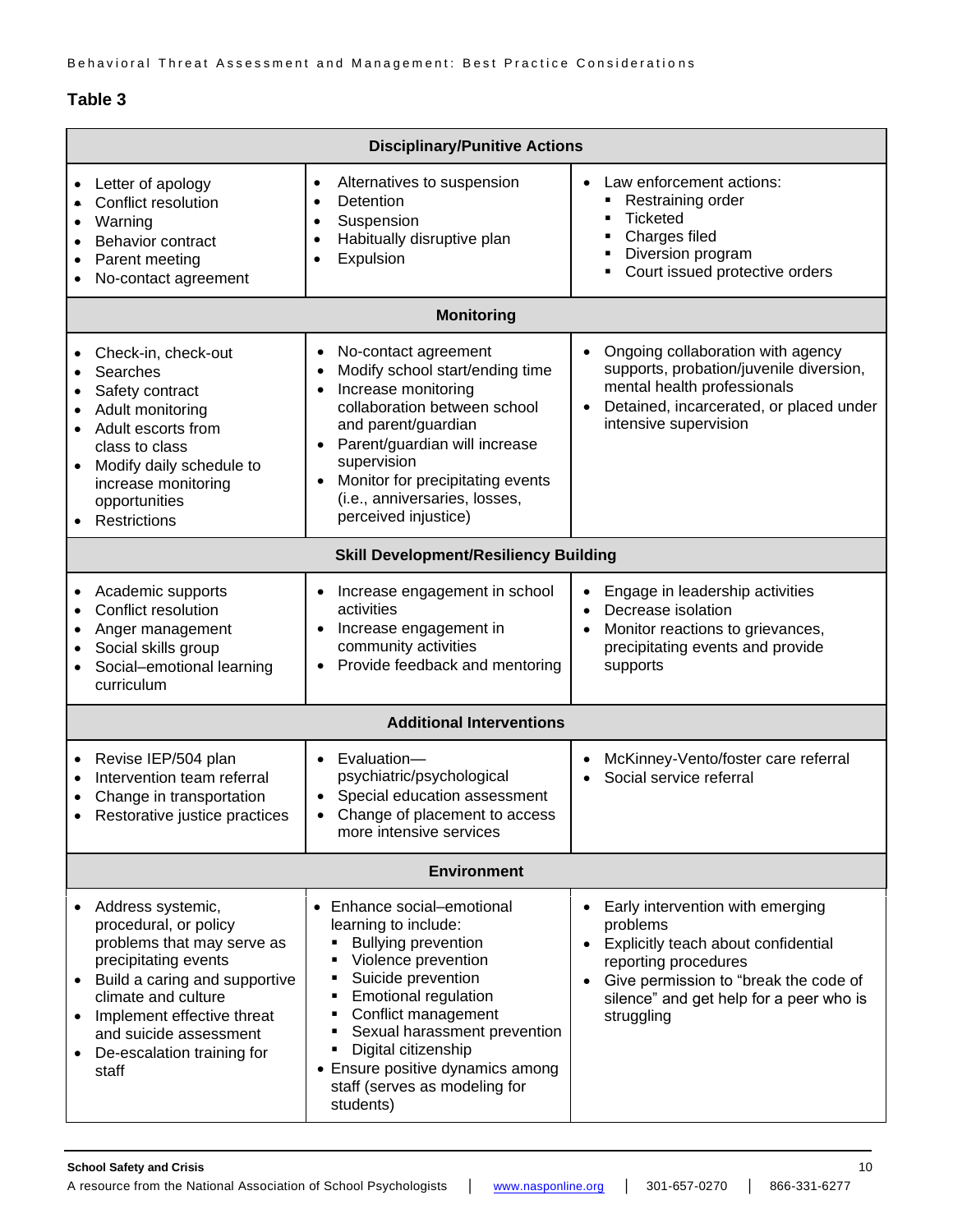## **Centralized Database**

More districts are developing and maintaining a centralized database to record completed threat assessments. These records should be stored in a secure, centralized location that is accessible to members of the team, but restricts unauthorized persons from having access. If cloud storage is being used, it is important to ensure the district owns the student records (and not an off-site storage company) and that the records are encrypted. Thus, consultation with technology professionals is often warranted as districts establish record keeping protocols.

## **Monitor Progress; Stay Engaged**

For subjects determined to be low risk, informal monitoring may be sufficient. For those subjects determined to be moderate, high, or imminent risk, more formalized progress monitoring will need to be implemented, and it is highly recommended that follow-up meetings are scheduled to review progress and responsiveness to interventions and supports. It is important to reevaluate the plan and make adjustments as needed. Closure of the case, or placing a case on inactive status, can be done when formal monitoring is no longer needed, and the subject has responded well to interventions and no longer poses a safety concern.

## **Step 7. Create and Promote Safe School Climates**

Prevention and mitigation rely on relationships and connectedness amongst students, staff members, and the community. Individuals must respect, trust, and empower one another to report concerns, and all must feel as if they belong. Research has also shown that violence was prevented because individuals reported concerns to authorities who could investigate. Daniels (2019) concluded that most school attacks were averted because students report their concerns about another student's concerning behavior and prompt response by school personnel and police were critical to successful prevention.

Prevention and social–emotional learning (SEL) curricula should include lessons on the following topics that help to promoting and sustaining a safe school climate: diversity and inclusion, emotional regulation, conflict resolution, problemsolving skills, bullying, suicide, and violence prevention. Each school should analyze their academic, behavioral, and social– emotional data in order to make data-based decisions regarding prevention and intervention programs needed. While this document cannot review decades of research on the development of safe school climates, additional information can be found in the [Framework for Safe and Successful Schools.](https://www.nasponline.org/resources-and-publications/resources-and-podcasts/school-climate-safety-and-crisis/systems-level-prevention/a-framework-for-safe-and-successful-schools)

## **Step 8. Conducting Training for All Stakeholders**

School safety is the responsibility of all. Thus, direct and explicit training must take place for all stakeholders (students, teachers, support staff, coaches, mentors, parents, community members) so they know how and when to report. Confidential reporting procedures must be easily accessible and monitored so concerns can be responded to quickly. Again, the effectiveness of the BTAM process relies greatly on the information coming forth.

The BTAM team needs high-quality training that focuses on the knowledge and skills needed to effectively implement the K–12 BTAM process with fidelity. When selecting high-quality training, it is important to ensure the BTAM model is validated and uses a multidisciplinary approach. The model must be standardized yet flexible to meet varying resources. Due to the unique educational environment and populations served in schools, it is strongly encouraged the BTAM trainers have experience in conducting and working actual K–12 threat assessment cases, have experience with K–12 implementation, have worked in K–12 schools, have served on a K–12 threat assessment team, and/or served on a BTAM team that actively works K–12 cases. At minimum, administrators, school mental health professionals (school psychologists, counselors, social workers), and SROs should all be trained, preferably together in teams. The training should focus on protocols and processes of systematic implementation, biases that can impact decision making, and integrate case studies. Lastly, ongoing coaching and supports should be provided, as implementation of the process and learning how to effectively assess BTAM cases of concern takes time and experience. Systems should also be developed to support new members joining the team each year.

In summary, an effective BTAM process integrates the above-mentioned best practice guidelines. However, learning about best practices is just a first step. Knowing how to implement BTAM effectively, and with fidelity, is critical to saving lives, enhancing school safety, and ensuring legal and ethical guidelines are followed.

A resource from the National Association of School Psychologists │ [www.nasponline.org](http://www.nasponline.org/) │ 301-657-0270 │ 866-331-6277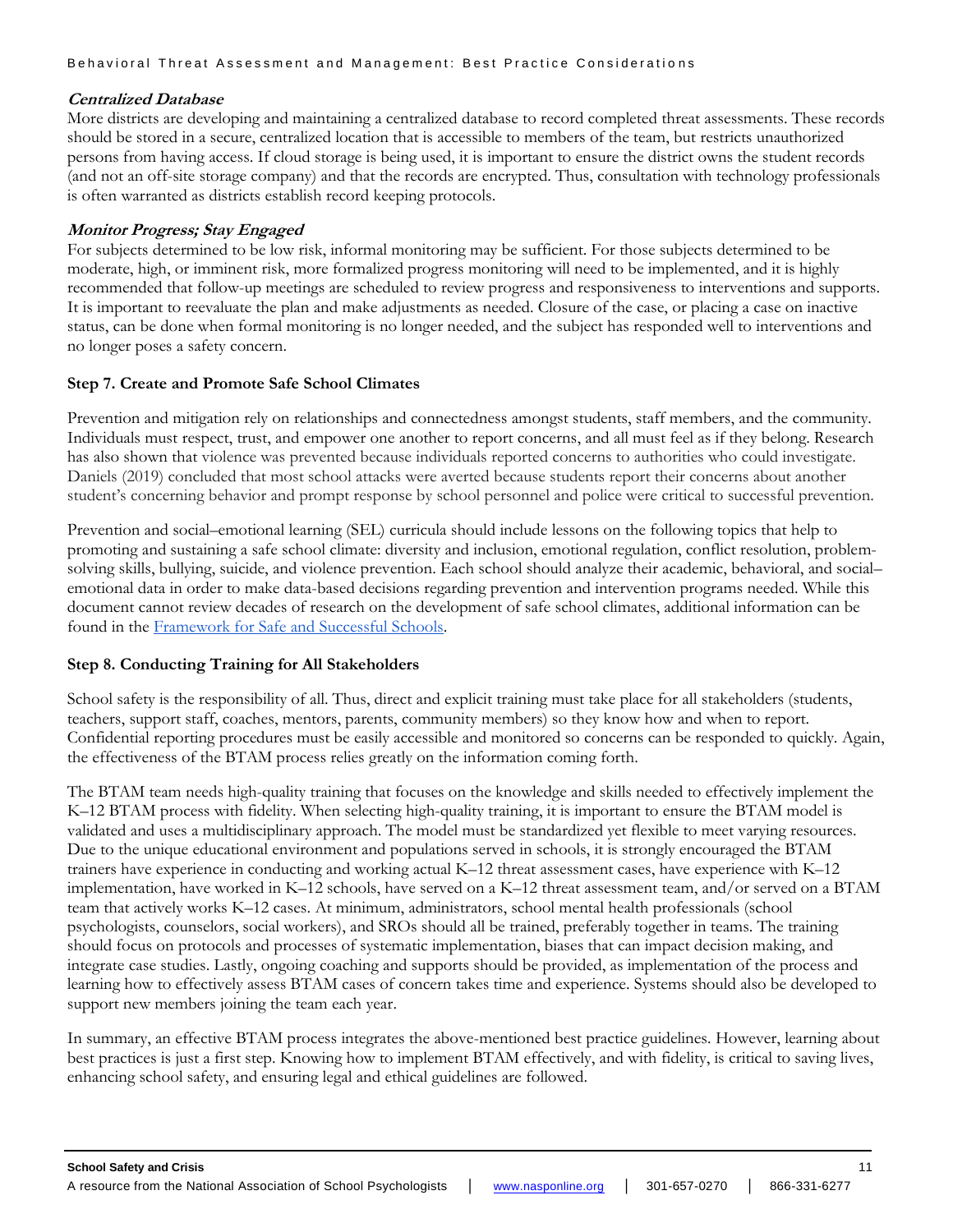# **KEY RESOURCES**

- Protecting America's Schools: A U.S. Secret Service Analysis of Targeted School Violence. (2019). Available at: [https://www.schoolsafety.gov/resource/protecting-americas-schools-us-secret-service-analysis-targeted-school](https://www.schoolsafety.gov/resource/protecting-americas-schools-us-secret-service-analysis-targeted-school-violence)[violence](https://www.schoolsafety.gov/resource/protecting-americas-schools-us-secret-service-analysis-targeted-school-violence)
- Enhancing school safety using a threat assessment model: An operational guide for preventing targeted school violence. (2018). Available at: [https://www.cisa.gov/publication/enhancing-school-safety-using-threat-assessment-model](https://www.cisa.gov/publication/enhancing-school-safety-using-threat-assessment-model-operational-guide-preventing)[operational-guide-preventing](https://www.cisa.gov/publication/enhancing-school-safety-using-threat-assessment-model-operational-guide-preventing)
- Making Prevention a Reality: Identifying, Assessing & Managing the Threat of Targeted Attacks. (2017). Available at: [www.fbi.gov/file-repository/making-prevention-a-reality.pdf](http://www.fbi.gov/file-repository/making-prevention-a-reality.pdf)
- The Final Report and Findings of the Safe School Initiative: Implications for the Prevention of School Attacks in the United States. (2002). Available at: [www.secretservice.gov/data/protection/ntac/ssi\\_final\\_report.pdf](http://www.secretservice.gov/data/protection/ntac/ssi_final_report.pdf)
- Threat Assessment in Schools: A Guide to Managing Threatening Situations and to Creating Safe School Climates. (2002). Available at: [www.secretservice.gov/data/protection/ntac/ssi\\_guide.pdf](http://www.secretservice.gov/data/protection/ntac/ssi_guide.pdf)
- Guide for Developing High-Quality School Emergency Plans. (2013). Available at: [www.rems.ed.gov/docs/REMS\\_K-](http://www.rems.ed.gov/docs/REMS_K-12_Guide_508.pdf)[12\\_Guide\\_508.pdf](http://www.rems.ed.gov/docs/REMS_K-12_Guide_508.pdf)

# **ADDITIONAL RESOURCES**

Colorado School Safety and Resource Center

<https://colorado.gov/CSSRC>

National Association of School Psychologist – Safety and Crisis Resources

[https://www.nasponline.org/resources-and-publications/resources/school-safety-and-](https://www.nasponline.org/resources-and-publications/resources/school-safety-and-crisis/a-framework-for-safe-and-successful-schools) crisis/a-framework-for-safe[and-successful-schools](https://www.nasponline.org/resources-and-publications/resources/school-safety-and-crisis/a-framework-for-safe-and-successful-schools)

<http://www.nasponline.org/resources-and-publications/resources/school-safety-and-crisis>

<http://www.nasponline.org/professional-development/prepare-training-curriculum>

Positive Behavior Interventions and Supports (PBIS)

<https://www.pbis.org/>

United States Departments of Education, Homeland Security, Justice, and Health and Human Services Readiness and Emergency Management for Schools (REMS) Technical Assistance Center

<https://rems.ed.gov/>

School Safety

<https://www.schoolsafety.gov/>

Virginia Center for School and Campus Safety <https://www.dcjs.virginia.gov/virginia-center-school-and-campus-safety>

# **REFERENCES**

- Amman, M., Bowlin, M., Buckles, L., Burton, K. C., Brunell, K. F., Gibson, K. A., & Robins, C. J. (2017). *Making prevention a reality: Identifying, assessing, and managing the threat of targeted attacks*. U.S. Department of Justice. Retrieved fro[m](https://www.fbi.gov/file-repository/making-prevention-a-reality.pdf/view) <https://www.fbi.gov/file-repository/making-prevention-a-reality.pdf/view>
- Cornell, D., Maeng, J., Huang, F, & Shukla, K., & Konold, T. (2018). Racial/Ethnic Parity in Disciplinary Consequences Using Student Threat Assessment. *School Psychology Review, 47*(2), 183–195. doi:10.17105/SPR-2017-0030.
- Cornell, D. G., Allen, K., & Fan, X. (2012). A randomized control study of the Virginia Student Threat Assessment Guidelines in kindergarten through grade 12. *School Psychology Review, 41*(1), 100–115.
- Cornell, D., Sheras, P., Kaplan, S., McConville, D., Douglass, J., Elkon, A., McKnight, L., Branson, C., & Cole, J. (2004). Guidelines for Student Threat Assessment: Field-Test Findings. *School Psychology Review, 33*(4), 527–546. doi:10.1080/02796015.2004.12086266
- Cowan, K. C., Vaillancourt, K., Rossen, E., & Pollitt, K. (2013). *A framework for safe and successful schools* [Brief]. National Association of School Psychologists. Retrieved from [https://www.nasponline.org/resources-and](https://www.nasponline.org/resources-and-publications/resources/school-safety-and-crisis/a-framework-for-safe-and-successful-schools)[publications/resources/school-](https://www.nasponline.org/resources-and-publications/resources/school-safety-and-crisis/a-framework-for-safe-and-successful-schools) [safety-and-crisis/a-framework-for-safe-and-successful-schools](https://www.nasponline.org/resources-and-publications/resources/school-safety-and-crisis/a-framework-for-safe-and-successful-schools)